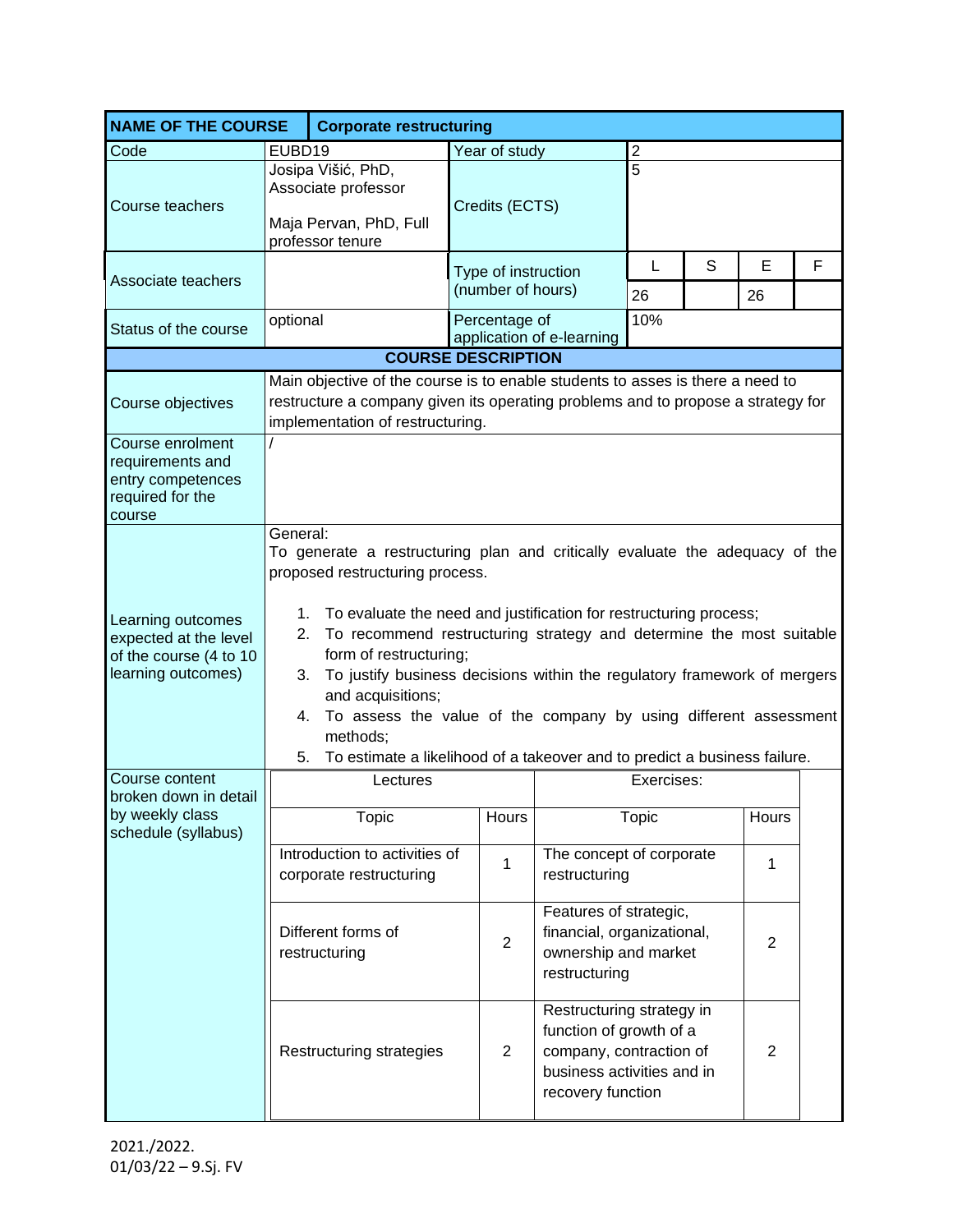|                                    | Growth of a company                                                                                                                                                                                                                                                                                                                                                                                                                                                               | $\overline{2}$ | Horizontal, vertical and<br>conglomerate integration;<br>external and internal growth                      | $\overline{2}$ |  |
|------------------------------------|-----------------------------------------------------------------------------------------------------------------------------------------------------------------------------------------------------------------------------------------------------------------------------------------------------------------------------------------------------------------------------------------------------------------------------------------------------------------------------------|----------------|------------------------------------------------------------------------------------------------------------|----------------|--|
|                                    | Alternative forms of<br>external growth                                                                                                                                                                                                                                                                                                                                                                                                                                           | 2              | Strategic alliances, joint<br>ventures, licensing,<br>franchising                                          | $\overline{2}$ |  |
|                                    | Mergers and acquisitions                                                                                                                                                                                                                                                                                                                                                                                                                                                          | 2              | M&A waves; determinants<br>of M&A success/failure                                                          | $\overline{2}$ |  |
|                                    | Phases of a takeover<br>process; hostile takeovers                                                                                                                                                                                                                                                                                                                                                                                                                                | 2              | Takeover defence tactics                                                                                   | $\overline{2}$ |  |
|                                    | Business situation analysis                                                                                                                                                                                                                                                                                                                                                                                                                                                       | $\overline{2}$ | Determinants of a due<br>diligence                                                                         | $\overline{2}$ |  |
|                                    | Domestic and cross-border<br>M&As                                                                                                                                                                                                                                                                                                                                                                                                                                                 | $\overline{2}$ | Different methods to<br>finance a takeover                                                                 | 1              |  |
|                                    | Effects of corporate<br>restructuring on employees                                                                                                                                                                                                                                                                                                                                                                                                                                | $\overline{2}$ | Labour costs and employee<br>number control                                                                | $\overline{2}$ |  |
|                                    | Regulatory framework of<br>M&As                                                                                                                                                                                                                                                                                                                                                                                                                                                   | 2              | Effects of the Act on<br>financial operations<br>and pre-bankruptcy<br>settlement                          | $\overline{2}$ |  |
|                                    | Value of a company                                                                                                                                                                                                                                                                                                                                                                                                                                                                | $\overline{2}$ | Valuation methods                                                                                          | $\overline{2}$ |  |
|                                    | Methods of company<br>valuation                                                                                                                                                                                                                                                                                                                                                                                                                                                   | $\overline{2}$ | Valuation methods - a case<br>study                                                                        | $\overline{2}$ |  |
|                                    |                                                                                                                                                                                                                                                                                                                                                                                                                                                                                   |                | Connection between                                                                                         |                |  |
|                                    | Technological progress                                                                                                                                                                                                                                                                                                                                                                                                                                                            | 1              | corporate restructuring and<br>technological progress                                                      | $\overline{2}$ |  |
| Format of instruction              | $\boxtimes$ lectures<br>$\Box$ seminars and workshops<br>$\mathbb Z$ exercises<br>$\Box$ on line in entirety<br>partial e-learning<br>field work<br>$\mathsf{L}$                                                                                                                                                                                                                                                                                                                  |                | $\boxtimes$ independent assignments<br>$\boxtimes$ multimedia<br>laboratory<br>work with mentor<br>(other) |                |  |
| <b>Student</b><br>responsibilities | Student is obliged to attend and regularly follow the classes and perform the<br>assigned tasks. Minimum attendance rate is 50% and during the semester, four<br>self-evaluation tests will be held via Moodle platform (two before the first<br>colloquium and two before the second colloquium). Students are obliged to meet<br>attendance requirement and solve all self-evaluation tests in order to get a grade<br>and this is a prerequisite to take the colloquiums/exam. |                |                                                                                                            |                |  |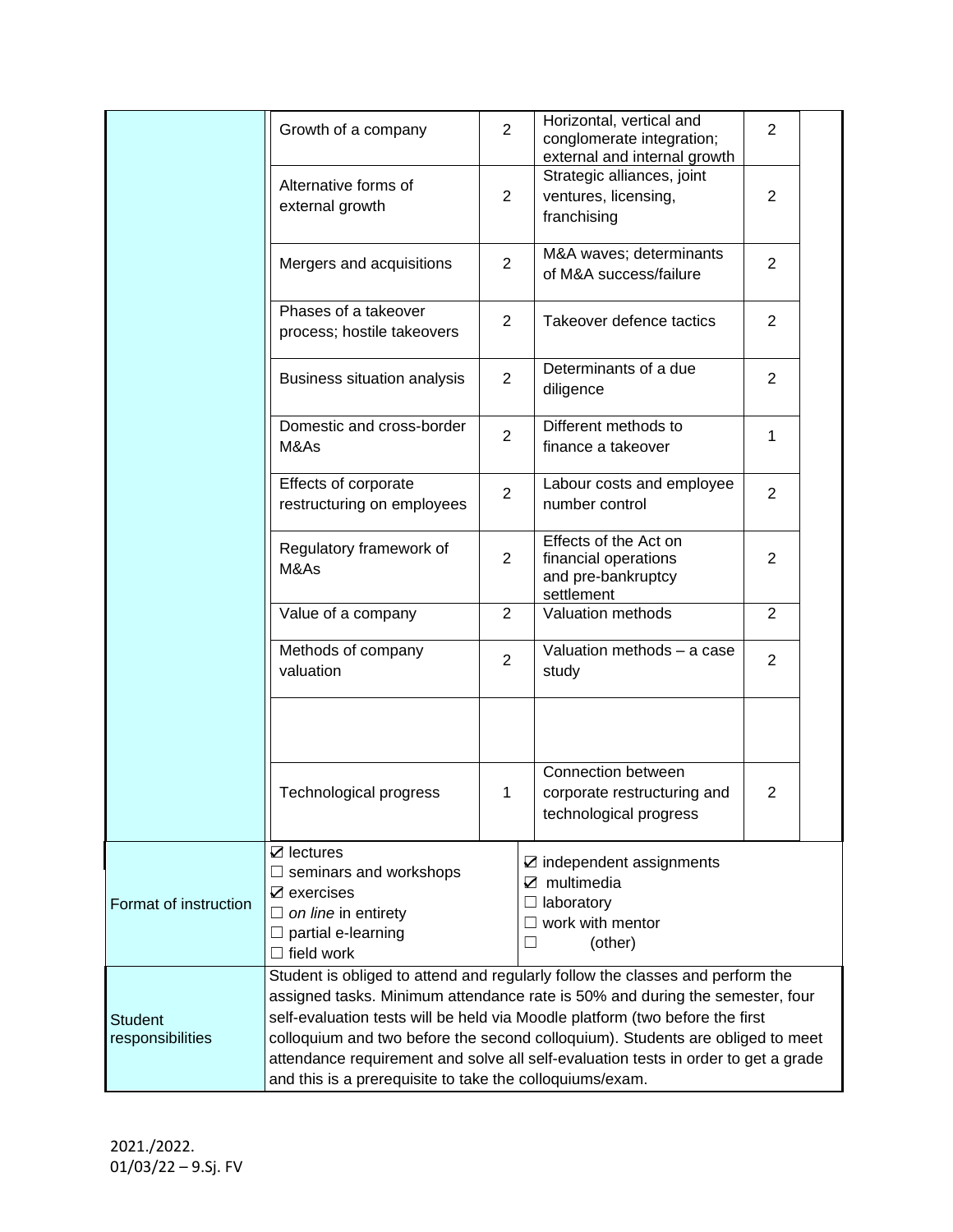| Screening student<br>work (name the<br>proportion of ECTS<br>credits for each<br>activity so that the<br>total number of ECTS<br>credits is equal to the | <b>Class</b><br>attendance                                                                                                                                                                                                                                                                                                                                                                                                                                                                                                                                                                                                                                                                                                                                                                                                                                                                                                                                                                                                                                                                                                                                                                                                                                                                                                                                                                                 | 1     | Research         |  | Practical training                           |                                        |  |
|----------------------------------------------------------------------------------------------------------------------------------------------------------|------------------------------------------------------------------------------------------------------------------------------------------------------------------------------------------------------------------------------------------------------------------------------------------------------------------------------------------------------------------------------------------------------------------------------------------------------------------------------------------------------------------------------------------------------------------------------------------------------------------------------------------------------------------------------------------------------------------------------------------------------------------------------------------------------------------------------------------------------------------------------------------------------------------------------------------------------------------------------------------------------------------------------------------------------------------------------------------------------------------------------------------------------------------------------------------------------------------------------------------------------------------------------------------------------------------------------------------------------------------------------------------------------------|-------|------------------|--|----------------------------------------------|----------------------------------------|--|
|                                                                                                                                                          | Experimenta<br>I work                                                                                                                                                                                                                                                                                                                                                                                                                                                                                                                                                                                                                                                                                                                                                                                                                                                                                                                                                                                                                                                                                                                                                                                                                                                                                                                                                                                      |       | Report           |  | (Other)                                      |                                        |  |
|                                                                                                                                                          | Essay                                                                                                                                                                                                                                                                                                                                                                                                                                                                                                                                                                                                                                                                                                                                                                                                                                                                                                                                                                                                                                                                                                                                                                                                                                                                                                                                                                                                      |       | Seminar<br>essay |  | (Other)                                      |                                        |  |
|                                                                                                                                                          | <b>Tests</b>                                                                                                                                                                                                                                                                                                                                                                                                                                                                                                                                                                                                                                                                                                                                                                                                                                                                                                                                                                                                                                                                                                                                                                                                                                                                                                                                                                                               | $4^*$ | Oral exam        |  | (Other)                                      |                                        |  |
| <b>ECTS</b> value of the<br>course)                                                                                                                      | Written<br>exam                                                                                                                                                                                                                                                                                                                                                                                                                                                                                                                                                                                                                                                                                                                                                                                                                                                                                                                                                                                                                                                                                                                                                                                                                                                                                                                                                                                            | $4^*$ | Project          |  | (Other)                                      |                                        |  |
| Grading and<br>evaluating student<br>work in class and at<br>the final exam                                                                              | During the year, two colloquiums will be organized whereby the second one can<br>be taken only under the condition that the first one was assessed positively<br>(minimum 50%). The overall grade represents the mean of ratings achieved in two<br>colloquiums. Alternatively, students can get a grade by taking a written exam<br>during the exam period.<br>Additional points (25 percentage points) can be obtained by presenting a case<br>study where up to two students can write a study together. Additional points<br>obtained by case studies are added to the points obtained from the colloquiums or<br>the exam if the student has achieved at least 40% of each of the two colloquiums<br>or the exam.<br>Points and grades for written knowledge checks (colloquiums and exam):<br>0-49 inadequate (1)<br>50-59 sufficient (2)<br>60-74 good (3)<br>75-89 very good (4)<br>90-100 excellent (5)<br>Student has passed the exam when:<br>A) achieved a passing grade in two colloquiums (minimum 40% of each of the two<br>colloquiums with the average score being at least 50%) or<br>B) achieved a passing grade from a written test of knowledge during the exam<br>period (achieved at least 50% or at least 40% with additional points earned by<br>presenting a case study).<br>* A student who achieves a positive grade from colloquiums does not have to take<br>a written exam. |       |                  |  |                                              |                                        |  |
| <b>Required literature</b>                                                                                                                               |                                                                                                                                                                                                                                                                                                                                                                                                                                                                                                                                                                                                                                                                                                                                                                                                                                                                                                                                                                                                                                                                                                                                                                                                                                                                                                                                                                                                            |       | <b>Title</b>     |  | <b>Number of</b><br>copies in<br>the library | <b>Availability via</b><br>other media |  |
| (available in the<br>library and via other<br>media)                                                                                                     | Gaughan, P. A. (2017), Mergers, Acquisitions, and<br>Corporate Restructurings, 7th edition, John Wiley &<br>Sons, Hoboken                                                                                                                                                                                                                                                                                                                                                                                                                                                                                                                                                                                                                                                                                                                                                                                                                                                                                                                                                                                                                                                                                                                                                                                                                                                                                  |       |                  |  | 1                                            | <b>YES</b>                             |  |
|                                                                                                                                                          | PPT presentations for each theme                                                                                                                                                                                                                                                                                                                                                                                                                                                                                                                                                                                                                                                                                                                                                                                                                                                                                                                                                                                                                                                                                                                                                                                                                                                                                                                                                                           |       |                  |  | $\prime$                                     | <b>YES</b>                             |  |
| Optional literature (at<br>the time of<br>submission of study<br>programme proposal)                                                                     | Books:<br>DePamphilis, D. (2010), Mergers, Acquisitions, and other Restructuring Activities,<br>Academic Press Advanced Finance Series, Amstedam.<br>Romanek, B. and Krus, C. (2002), Mergers and Acquisitions, Oxford.<br>Weston, F., Mitchell, M. and Harlod, M. (2004), Takeovers, restructuring, and corporate<br>governance, Upper Saddle River.                                                                                                                                                                                                                                                                                                                                                                                                                                                                                                                                                                                                                                                                                                                                                                                                                                                                                                                                                                                                                                                      |       |                  |  |                                              |                                        |  |

2021./2022. 01/03/22 – 9.Sj. FV